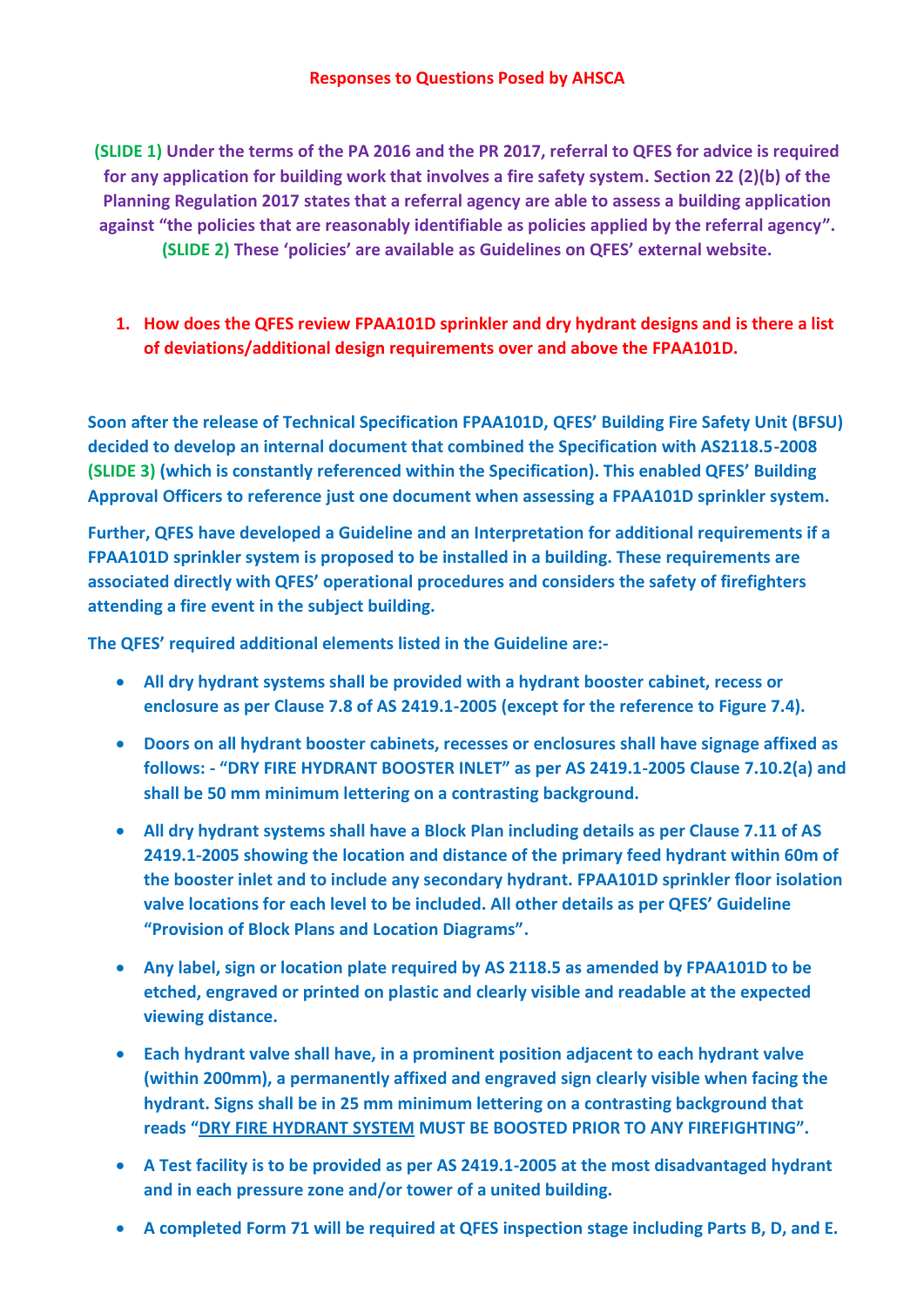**This Guideline is now under review pending the release of the AFAC Guidelines (SLIDE 4) detailing Explanatory Notes, Design/Installation/Maintenance Requirements and Operational Considerations with a view of incorporating information contained in these documents into QFES' Guideline.**

**2. How does the QFES approach combined flows for hydrant and sprinkler systems where AS2118.1-2017 exempts carpark sprinkler systems from inclusion in the hydraulic flow demand for hydrant systems.**

**(SLIDE 5) Clause 4.3.1 (e) of AS2118.1 – 2017 states that "where only a car parking compartment of a building is provided with sprinkler protection, then the town main shall be capable of applying pressure and flow demands for the sprinkler system without considering simultaneous hydrant flows."**

**QFES highlight the 'comment' located immediately following this clause, namely C4.3.1 which states "Where a town main supplies a sprinkler system, it should be capable of providing simultaneously the required flow for fire hydrants. It is expected that the fire brigade would not isolate the sprinkler system until the fire is extinguished and may use hydrants to supplement sprinkler operation." QFES concur with this comment.**

**QFES sought advice from the Master Plumbers' Association of Queensland for the background resulting in this new Clause. MPAQ advised that this Clause was inserted primarily to help curve engineers and/or consultants from engineering sprinkler systems out of car parks entirely in order to save cost (primarily tanks and pumps). MPAQ also stated – 'If there is one town main supply supplying the sprinklers and hydrants then they need to test them both simultaneously. There has been cases in the Southern states where the site did not have enough water and when the sprinklers were isolated to provide the brigade with more water, the fire got out of hand and they had to reinstate the sprinklers and stop fire-fighting due to the lack of town main water supply'.**

**If QFES were assessing a building that contained a car park sprinkler system only and the simultaneous combined flow of the sprinkler system and the hydrant system could not achieve the required performance, QFES may mark the hydrant system assessment as 'Not Suitable' as it cannot achieve "specified performance" when the sprinkler system is operating and therefore does not suit QFES' operational procedures (AS2419.1-2005, Clause 2.1.1).**

**3. It has been noted that QFES are issuing 'not suitable' notices for existing hydrant systems even though they may comply for unassisted flow and pressure the requirements of when the building was originally certified. We understand that these 'not suitable' notices are issues with systems that cannot be boosted by a brigade appliance. How should we as designers address the requirements of the QFES requirements with building approved before the adoption of the BCA in Queensland? This refers to the instances where the Building Act does not trigger an upgrade to current standards.**